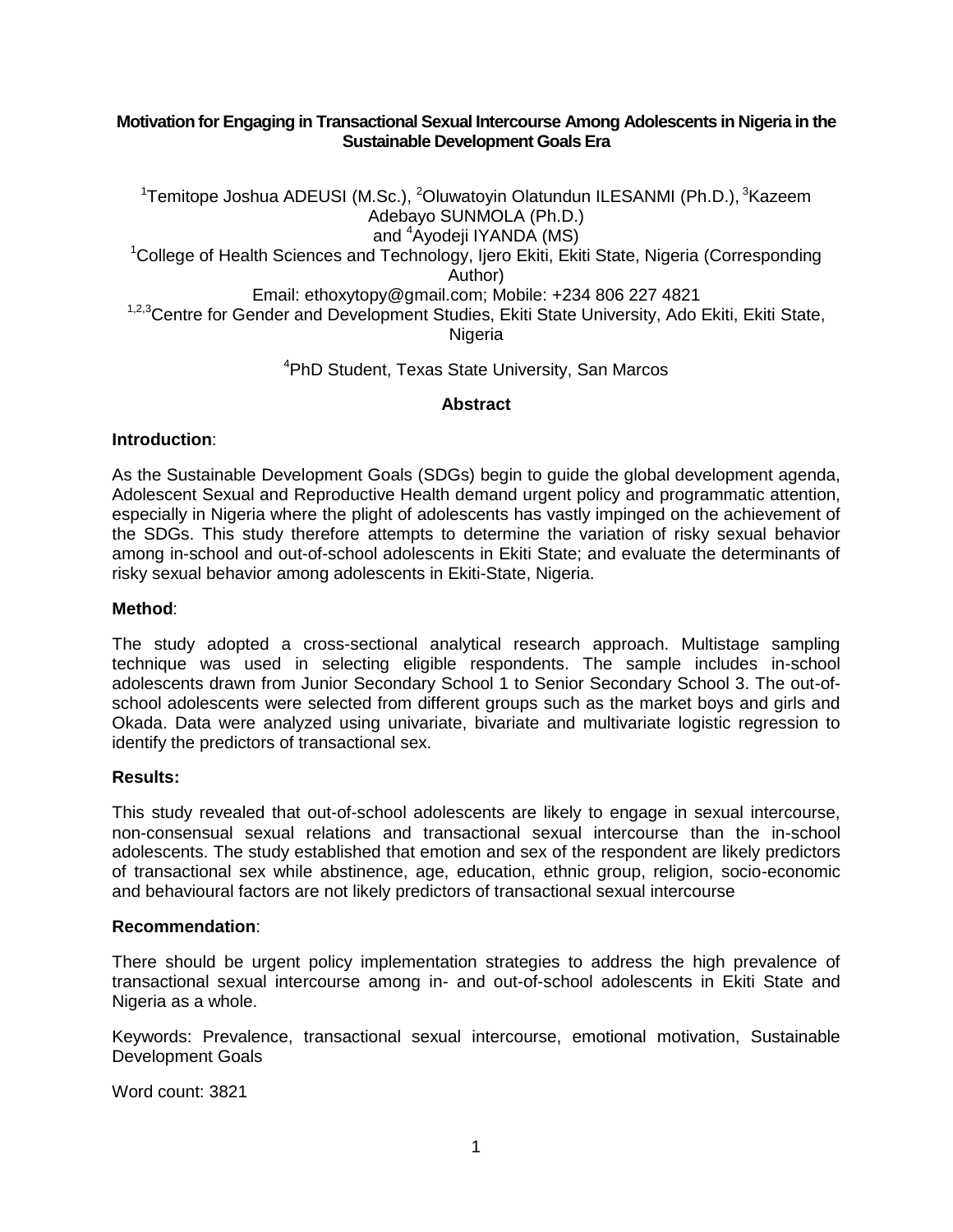## **Introduction**

Transactional Sexual Intercourse (TSI) has remained a public health concern across the world most especially Africa and Nigeria in particular. Transactional sexual intercourse is one of the patterns of risky sexual behavior among adolescents that is widely practiced among youths and it has a direct link with HIV/AIDS, drug abuse, and interpersonal violence (Kilburn et al. 2018; Krisch et al. 2019). It is a phenomenon in which there is an exchange of money, favors, or gifts in exchange for sexual relations or benefits. Although there is no scholarly consensus to what constitute TSI, it defers from sex work or prostitution (runs girls),that is, immediate sex for money (Choudhry *et al*., 2014).

There have been various debates on what constitutes TSI among scholars across the world. Though it is commonly defined as the exchange of money or material gifts for sex (Atwood et al., 2011), other scholars have used a varying definition such as the exchange of drugs and alcohol for sex as a proxy measure of transactional sex (Reuben et al. 2011). Some scholars only focus on the exchange of sex for money, privileges or favor with men or women who are not regular partners (Atwood *et al*., 2011), while others focus on both main and casual partners (Choudhry *et al.*, 2015). Others include the initiation of a relationship with a regular partner or staying longer than desired in a relationship because of economic benefits, in their operationalization of what constitutes transactional sex (Dunkle *et al*., 2010). Our study defines transactional sex as sexual intercourse in exchange for money or material things.

The partners of adolescents who engage in TSI are usually referred to as boyfriends or girlfriends. Whereas, partners of those engage in sex works are usually referred to as clients, "aristo" in the case of the man and "runs girls" in the case the girl (Tade & Adekoya, 2012). However, a thin line exists between TSI and sex work, particularly in short term relationships that are formed in bars. If young women practice transactional sex that is purely motivated by material gain, it can result in them transitioning into sex work for a living; if they rely on it too heavily for too long (Stoebenau *et al.,* 2016). Despite the many studies that focused on sexual behaviors among adolescent and adults in Nigeria (Odeyemi, Onajole, and Ogunowo 2009; Udigwe *et al*., 2014; Fagbamigbe, Adebowale, and Olaniyan 2011); to the best of the authors' knowledge, no study has examined the prevalence and risk factor of TSI among in-school and out of school adolescent in Nigeria.

Globally, one in every five people is an adolescent and current estimates put the population of adolescents worldwide at 1.2 billion and 85% of them live in developing countries (Duru *et al*., 2010). In Nigeria, adolescents (10-19years) constitute about a fifth of country's population (Nigeria and Macro 2014). There are 41 million adolescents aged 10-19 years in Nigeria making 22.5% of the population (Ibid). Adolescent's whose age ranges between 10-14years are 11.5% while those who age fall between 15-19 years are 10.6% (Ibid). This age range is the most affected segment of the population by the consequences of risky sexual behavior *(Ritchwood et al.,* 2015; Aji *et al.*, 2013).

Transactional sexual intercourse is one of the greatest drivers of HIV, unintended pregnancy and sexually transmitted diseases among adolescents across Africa and in indeed Nigeria. Estimate as put new HIV infection among adolescents to be more than 7,000 per day. More of concern is the fact that more girls are infected and suffer the consequences than boys (Banda *et al.*, 2015).

The poor socio-economic indices have impacted negatively on life of adolescent in Nigeria where over half of its adolescents live in rural areas. By the age of 19 years, the mean number of years of schooling attended by the adolescent girl is 8.0 compared to adolescent boys with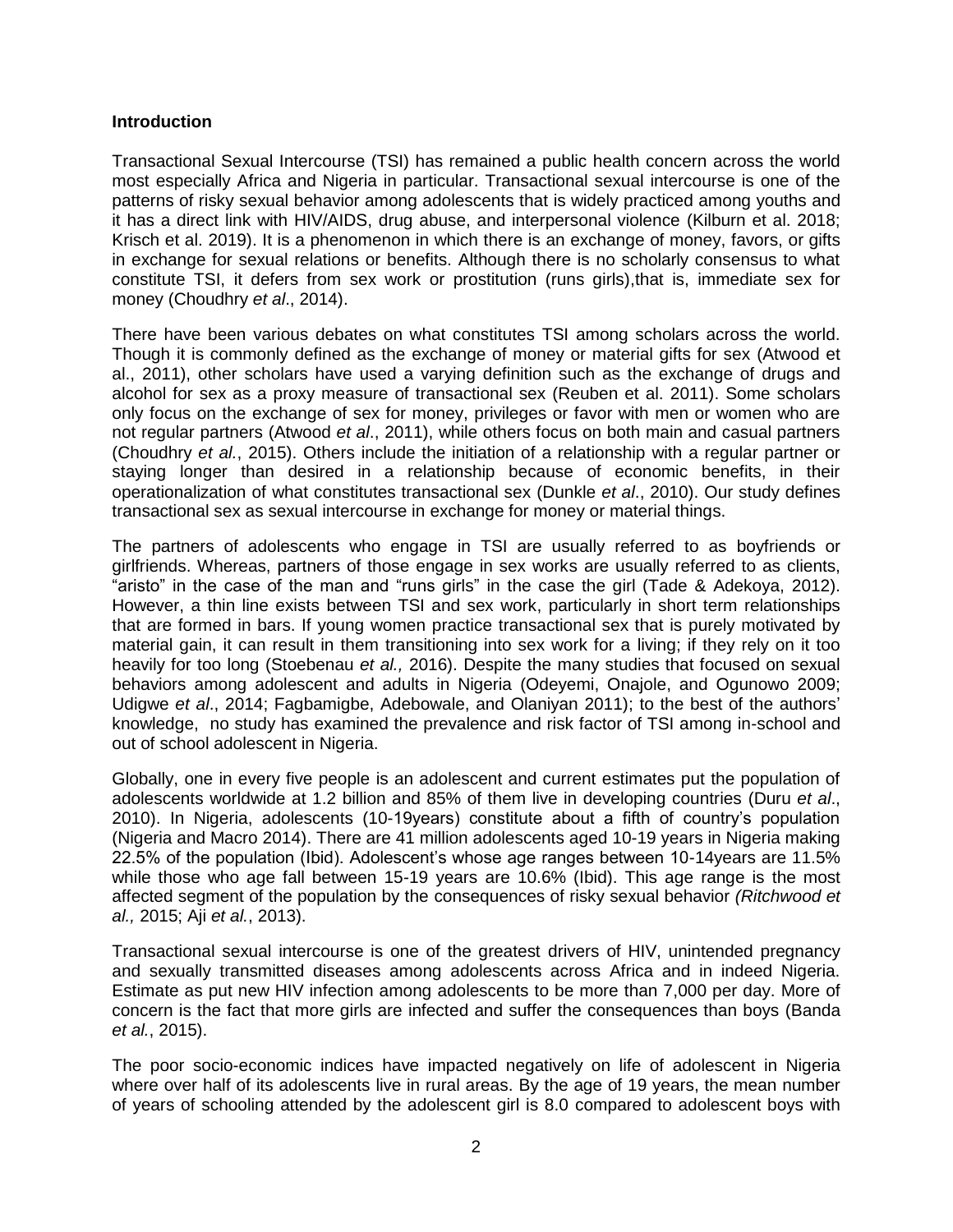9.2 (NPC/Nigeria and International 2014). Osakinle (2013) lamented that adolescents engaged in sexual explorations and experimentations without adequate knowledge of reproductive health issues and credible information sources. Ajayi and Somefun (2019) categorized the factor influencing transactional sexual intercourse into four. Individual-level factors such as education, early sexual debut and emotional state of an individual are inextricably linked with transactional sex. At the family level, housing deprivation, food insecurity, and poverty are family level factors reported to influence transactional sex. More so, the family structure and family support are household level factors that could influence transactional sex. Lastly, place of residence and access to healthcare are the community-level factors that have been found to be associated with transactional sex.

Existing literature has documented that period of adolescence is one of the most challenging stages of human development; it is marked with an increasing number of all forms of indiscriminate and high- risk sexual escapades. This is partly due to the fact that adolescents are more sexually active than any subgroup of the human population. Adolescent risky sexual behaviors often result in the preponderance of unwanted pregnancy, abortion, maternal morbidity, and mortality as well as under-5-mortality (Adebola 2018; Currie *et al.*, 2009). In a study among the patients who visited University Teaching Hospital in Ado-Ekiti in 2013, a study found a low prevalence of knowledge of Sexually Transmitted Infection (STI) among adolescents and youth (10-24 years) compared to other age groups (Adegun *et al.,* 2013).

The biological determinants of adolescence are fairly universal; however, the duration and defining characteristics of this period may vary across time, cultures, and socio-economic situations. Transactional sexual intercourse is closely linked to sociocultural determinants such as gender biases whereby men are expected to act as a provider to their partners, and women expect compensation for having sex (Choudhry *et al.*, 2014). Aji *et al.,* (2013) in their review paper found that adolescent's needs vary enormously by age, gender, psychology/emotion, religion, socio-economic conditions, and cultural context. Specifically, adolescents are not fully capable of understanding complex concepts, or the relationship between behavior and consequences, or the degree of control they have or can have over health decision-making including those related to sexual behavior. This inability may make them particularly vulnerable to sexual exploitation and high-risk behavior. Additionally, laws, customs, and practices may also affect adolescents differently than adults. For example, laws and policies often restrict access by adolescents to reproductive health information and services, especially when they are unmarried. Even when services do exist, provider attitudes about adolescents having sex often pose a significant barrier to the use of those services (Aji *et al.*, 2013).

Going forward, the continuous rate of unemployment is exposing adolescents to diverse social problems making them to engage in transactional sexual intercourse for food, a place to sleep or school fee due to severe economic constraints. Young females from poorer households are more vulnerable to, with their economic status motivating them to partake in transactional sex and limiting their negotiating power. Thus, increasingly, they are confronted with unwanted pregnancy, sexually transmitted infections including HIV/AIDS and social trauma attached to these problems (Morris and Rushwan 2015). To design an effective prevention program that will lead to achieving the Sustainable Development Goals, there is a need to determine the prevalence and psychosocial determinants of transactional sexual intercourse among in-school and out-of-school adolescents in Ekiti State, Nigeria. Thus, adolescent risk-taking may contribute significantly to National underdevelopment.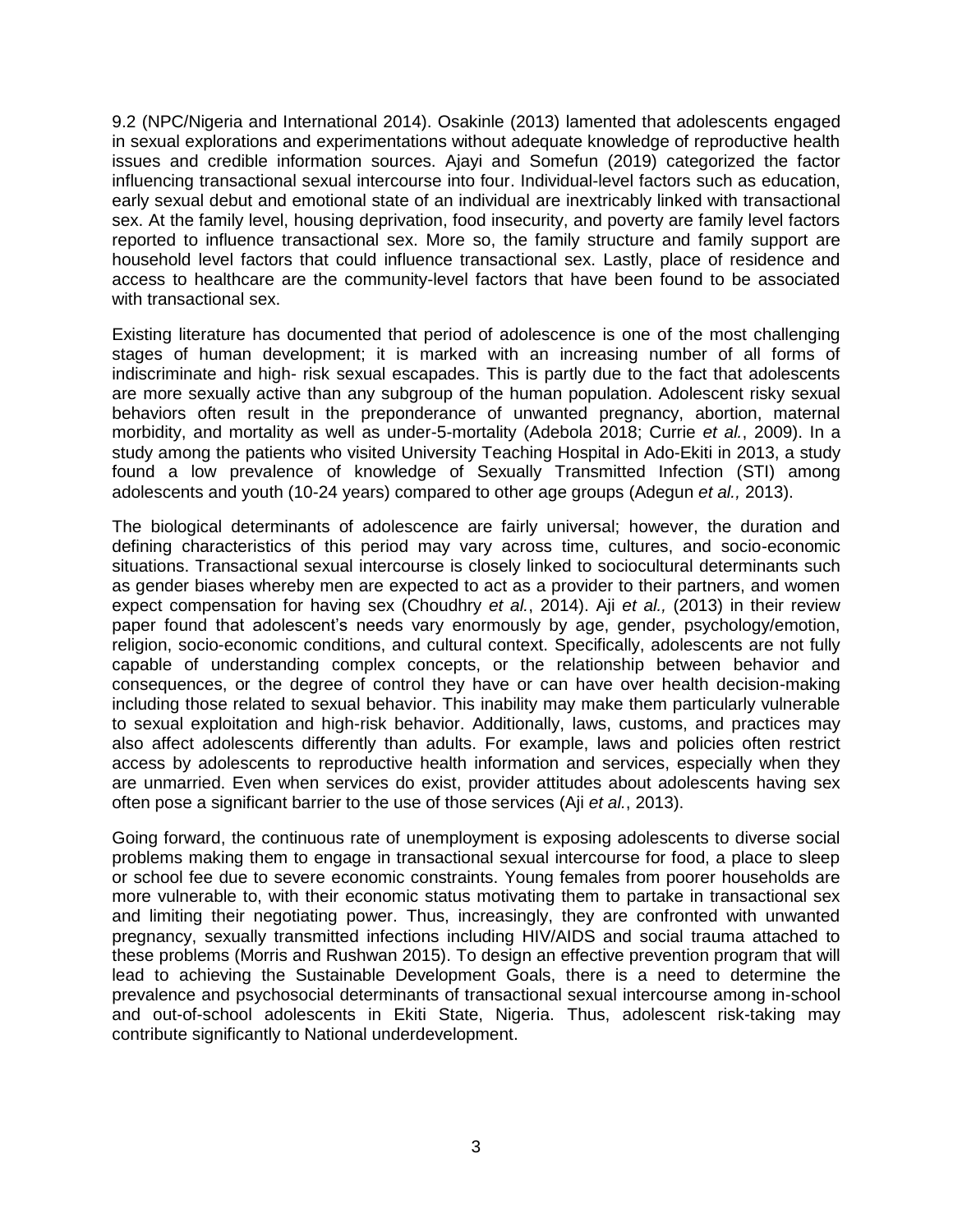# **Theoretical settings**

This study draws on ecological theory of development originally proposed by Urie Bronfenbrenner (1977). The theory posits that human development is influenced by the different types of environmental systems. This theory is useful in this study as it helps us understand why humans behave differently when we compare our behavior in the presence of our family and our behavior when we are in school or at work. The ecological systems theory is sub-divided into five levels known as the microsystem, the mesosystem, the exosystem, the macrosystem and the chromosystem. This review will only be limited to the microsystem and the mesosystem for the sake of this study.

The micro system theory opined that humans are not mere recipients of the experiences we have when socializing with people in the micro environment (Bronfenbrenner 1977).The micro system's setting is the direct contact we make with family members, friends, peers, and other people we come in contact with on daily basis. As a matter of fact; no one can live in isolation (Bronfenbrenner, 1994). The mesosytem involves the relationships between the microsystems in one's life. This means that family experience may be related to sexual experience/behavior. For example, if an adolescent is neglected by his/her parents, she may be forced to depend on others who he can find a solace. For a female, she may see exchanging sex as a succor and for male adolescents giving money in exchange for sex may find the act comforting.

Although the theory has faced some critics (Stroble and Yang 2017), its application is still current in the study of adolescent development and environmental influence. Social workers, in particular, have applied this theory for analyzing individual and groups and the socio-structural factors shaping behaviors (Henrich et al. 2005; van de Bongardt et al. 2015); and it has also laid a good foundation for other theorists in social sciences (Stroble and Yang 2017).

This study therefore, applies this theory in understanding the determinant of transactional sex in two adolescent groups. The objectives of this study are twofold: (1) To examine the variation of risky sexual behavior among in-school and out-of-school adolescents; and evaluate the determinants of risky sexual behavior among adolescents in Ekiti State, Nigeria.

#### **Method**

The scope of this research is the in-school and out-of-school adolescents (13-17years) in the three Senatorial Districts of Ekiti State. The target samples were two (2) mixed populated schools chosen from both private and public schools in each of the Senatorial District. A crosssectional analytical research method was adopted to carry out this study among in- school and out- of- school adolescents in Ekiti State. The research employed a quantitative approach. Multistage sampling technique was adopted in selecting the eligible respondents from the inschool. At the first stage, the simple random technique was used in selecting one Local Government Area (LGA) from each Senatorial District using a ballot system. The selected LGAs include; Ijero-Ekiti in Ekiti Central; Ikere-Ekiti in Ekiti South, and Oye-Ekiti in Ekiti North. Secondly, the Local Government Headquarters at each Local Government Areas (LGA) was purposively selected for the study. At the third stage, one mixed private and one public secondary school were randomly selected for the study. The sample size was determined using the rule of the thumb. Eligible respondents (comprising of 408 in-school and 204 out-of-school adolescents) were randomly selected for the study.

However, 600 copies of the questionnaire (comprising of 400 in-schools and 200 out-of-schools) with complete information were retrieved and considered adequate for the study. The return rate was 98%. For the in-school adolescents, respondents were randomly drawn from Junior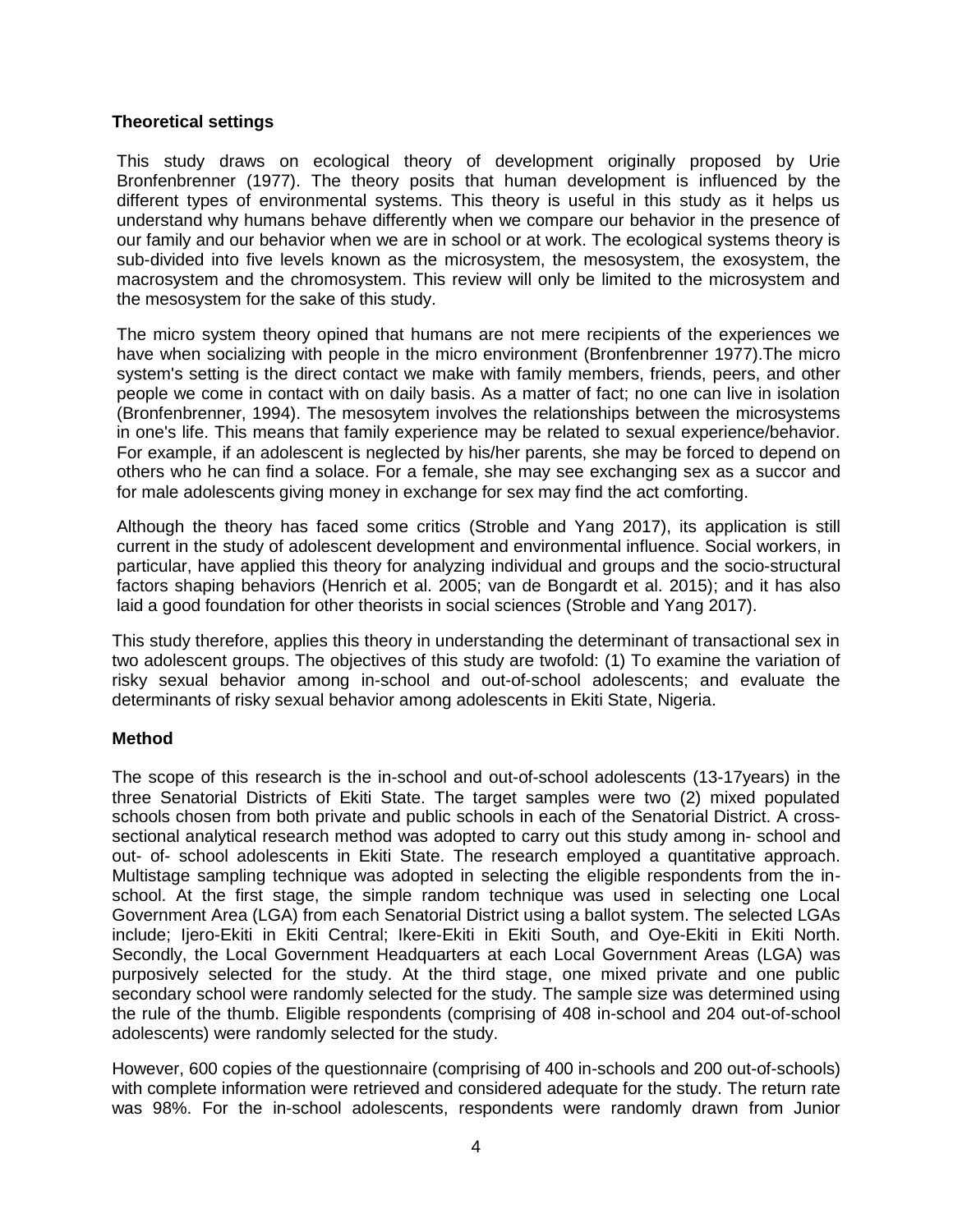Secondary School I to Senior Secondary School III) while the out-of-school adolescents were selected out of groups such as the market boys and girls, Okada riders, drivers, artisans, hawkers and wheelbarrow pushers at motor parks. A structured questionnaire adapted from the Centre for Disease Control and Prevention was used to collecting the data.

## **Reliability of the research instrument**

We tested the reliability of the instrument based on some question measuring sexual behaviour and motivation for exchange: *Had any of your friends encourages you to have multiple partners? Had any of your friends encouraged to have oral or anal sex? Had any of your friends encouraged you to have sex for financial or material gains? Had any of your friends ever encouraged you to have premarital sex without the use of condom? Do your parents encourage you to have multiple sexual partners? Do you watch or read pornographic movies or books? Has the watching or reading of pornographic movies change your urge to desire for sexual activity? Does your culture encourage early sexual activity? Does your culture encourage sexual intercourse without the use of condom? Does your culture encourage oral or anal sex? Does your religion allow the use of condom?* The Cronbach's alpha reliability coefficients of the 11 items that measured different motivations for engaging in transactional sex was 0.841. These items lead to another structured question on the category of motivation for engaging in transactional sex that we used as our primary explanatory variable.

## **Measures**

The main outcome variable in this study was Transactional Sexual Intercourse (TSI). Questions that asked whether respondents have engaged in sexual activities with the primary intention to benefit materially or other reasons were used. The primary explanatory variable of interest was the motivation for engaging in transactional sex (MOE-TSI). We originally coded this variable into eight categories ( $0 =$  never engaged in sex,  $1 =$  to satisfy emotional desire,  $2 =$  to make money,  $3 =$  to meet up with educational needs,  $4 =$  to pay house rent,  $5 =$  to support family members,  $6 =$  to satisfy ego, and  $7 =$  peer pressure). We recoded this variable to 0 as *abstinence*; 1 as *emotional* motivation; 2,3,4, and 5 as *socioeconomic* motivation; and 6 and 7 as *behavioral* motivation. We controlled for sociodemographic variables (age, sex, adolescent category whether in-school or out-of-school), and geography in our multivariate logistic model.

# **Analysis techniques**

Frequencies, percentages and chi-square analysis at 0.05 level of significance was employed for description of the data. A logistic regression method was estimated to determine the association between primary explanatory variable (Motivation for Engagement, MOE) and outcome variable (Transactional Sexual Intercourse) while we adjusted for sociodemographic variables, adolescent category, senatorial district and local government where the adolescents lived. Model fitness was determined based on the Hosman and Lemeshow test with a significant level of  $p < 0.05$ . The result of the multiple logistic was presented using the odds ratios (OR) and 95% confidence intervals (CIs). All analyses were conducted using the Statistical Package for Social Sciences (SPSS) version 22.

# **Ethical considerations**

Ethical approval was sourced from the Ekiti State Ministry of Education, Science and Technology, the Principals of the various schools as well as the participants. The researcher ensured confidentiality and anonymity of information provided throughout the research process.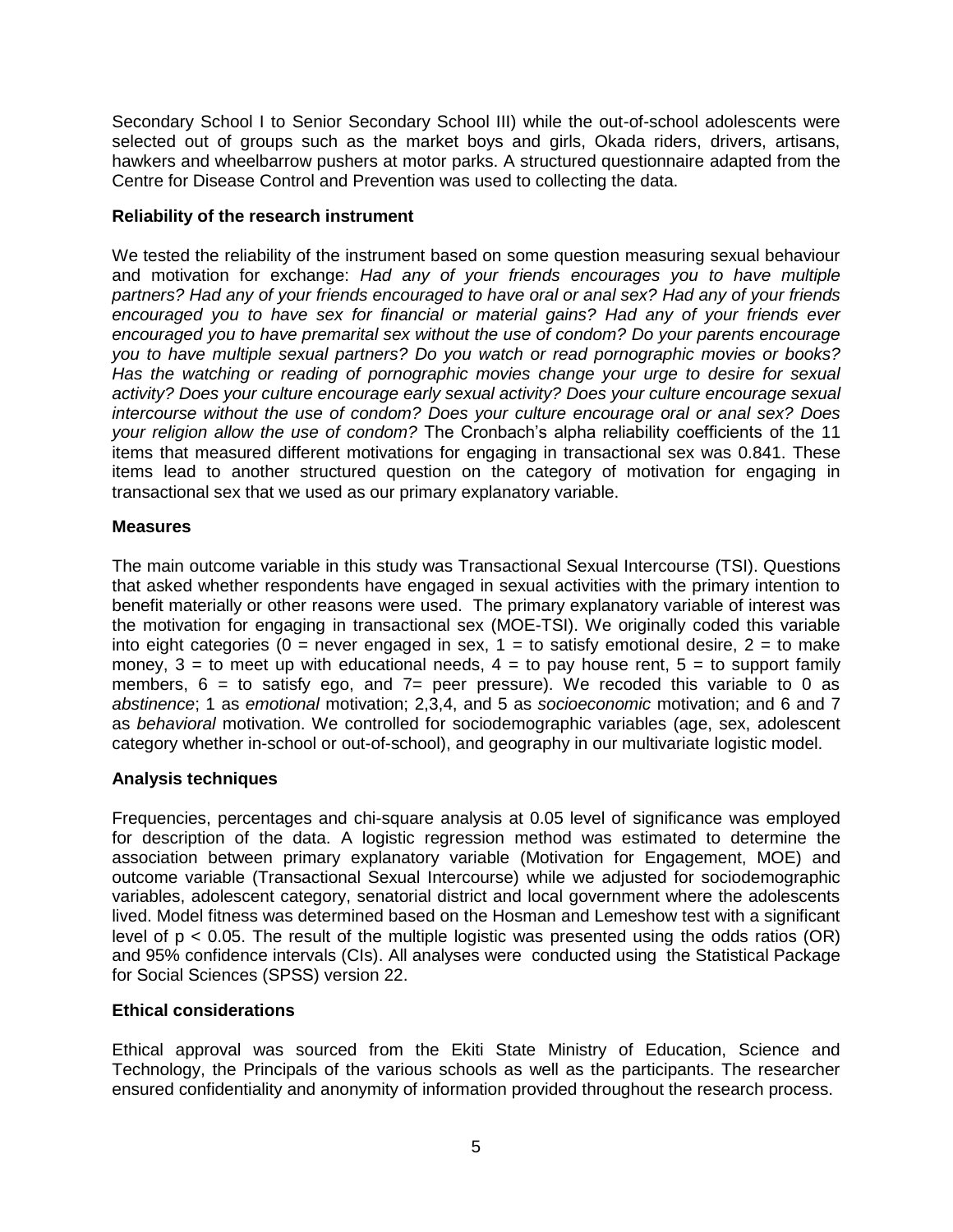## **Results**

Table 1 presents the socio-demographic characteristics of the respondents stratified by sex. From the 600 respondents 54% were female, 51.5% were between 13-15 years old, and 66.7% were in-school students of which 59.3% of them were junior high school students (JSS 1-3). Over a half of the in-school students (50.5%) attended private school, 24.8% have been in an intimate relationship before compared to 83.5 % in out-of-school group. Only 20% of in-school and 86.5% out-of-school have had sexual intercourse.

Out of the 111 in-school student and 200 out-of-school adolescents who agreed to give response to whether they have had sexual intercourse, 55% vs. 51.5% have had consensual sexual intercourse. Only 99 in-school adolescents compared 150 out-of-school gave response to when they first had sexual activity of which 30.9% vs. 8.2 had sexual intercourse before the age of 10, 17% vs. 20.1% had sex between age of 10 and 12 years, 37.2% vs. 27% had sex between age of 13 and 15 years, and only 14.9% vs. 44.7% have had sex between age of 16 and 17 years. Out of 136 in-school students compared to 117 who have had sex, 24.3% vs. 29.1% said they did it in exchange for money or other articles (Table 2). Among in-school adolescents who practiced transactional sexual acts compared to out-of-school, 34.3% vs. 31.2% did it in order to pay school fees, 32.3% vs. 55.8 engaged in it for family upkeep, 26.7% vs. 9.1% were influenced due to peer pressure, and only 7.1% vs. 3.9% engaged in such practices for other motives not declared.

## **Bivariate and multivariate analyses**

The overall result of chi-square analysis which we used to examine the association between each of the sociodemographic variable and transactional sex was not significant ( $p > 0.05$ ). Hence, the null hypothesis is retained, that is sociodemographic factors examined are not likely to influence transactional sexual intercourse among adolescents in Ekiti State, Nigeria (Table 3). Meanwhile, in the bivariate logistics regression, gender was the only significant variable. Female adolescents were 45.2 % less likely to engage in TSI (Unadjusted odds ratio (OR) = 0.548, 95% 0.305-0.983).

One of the approaches we adopted was to assess the unadjusted bivariate relationship between gender, MOE and TSI; both models show that gender and MOE were significantly associated with TSI, respectively. Hence, we only controlled for gender in the multivariate analysis. We stratified the model by adolescent category—in-school and out-of-school (Table 5). Among the in-school adolescents, motivation was not significant while behavioural motivation shows an inverse significant association with transactional sexual intercourse among out-of-school adolescents (AOR =.0.23,  $95\%$  0.06-0.87, p =0.031). In model 3, emotional motivation reduces the odds of engaging in transactional sexual intercourse by  $86\%$  (AOR = 0.14, 95% 0.04-0.48, p = 0.002). Emotion was the only significant determinant of transactional sexual activities among adolescent (AOR =  $0.139$ ,  $95\%$  CI 0.041-0.468, B = -1.974, p = 0.001). Socioeconomic and behavioral motivations show no significant association with transactional sexual activity among adolescent in Ekiti State.

# **Discussion**

Promoting sexual and reproductive health of adolescents is a key factor to the achievement of the Sustainable Development Goals of countries all over the world most especially Nigeria where most of the socioeconomic indices seems to be poor. This study examined the variation and determinants of transactional sexual intercourse among in and out-of-school adolescent in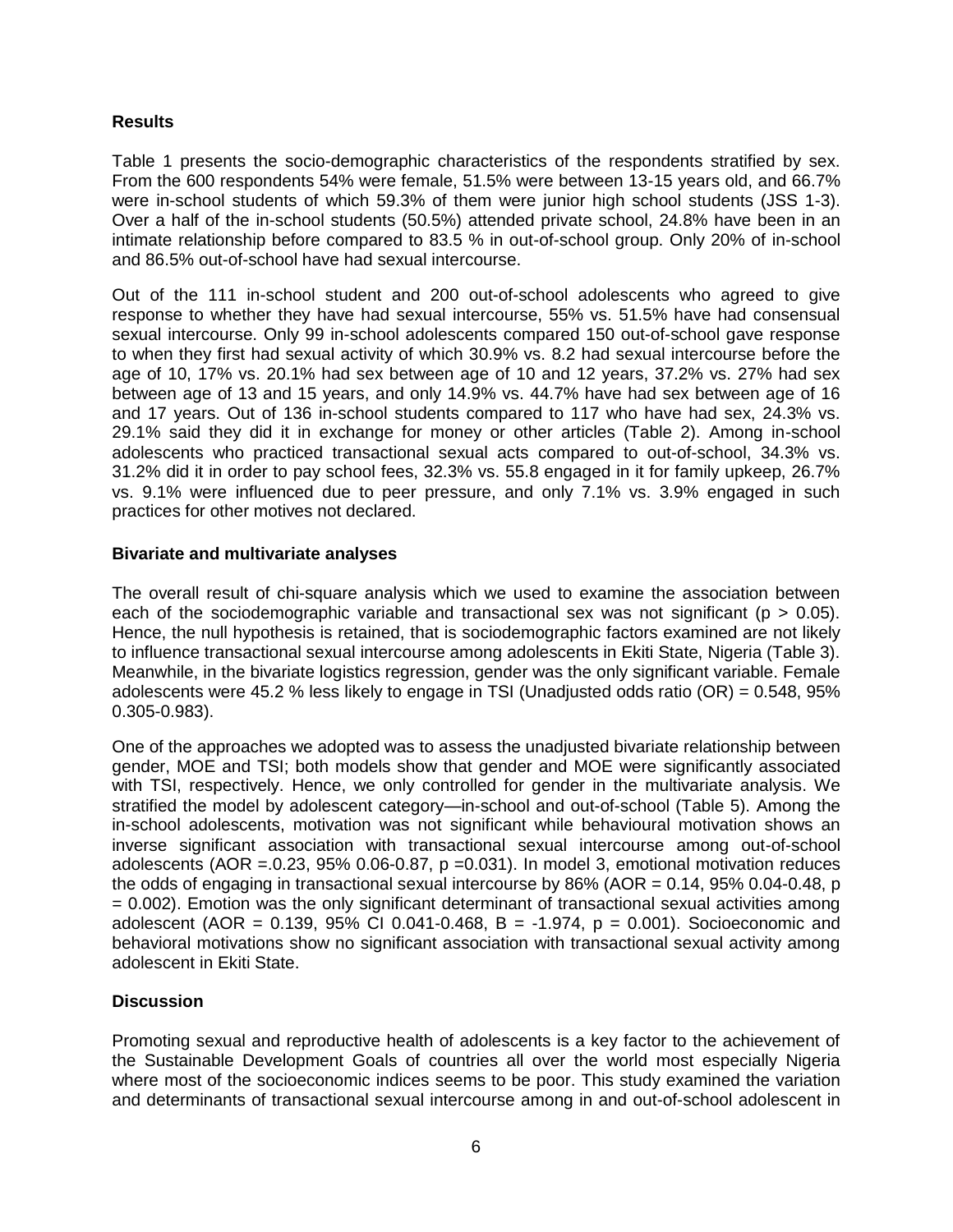Ekiti-State, Nigeria. Six hundred (600) respondents comprising 400 in-school and 200 out-ofschool adolescents were analysed for the study. The same proportion of male and female were observed to engage in transactional sexual intercourse. In addition, we observed no significant difference in respondent's age, ethnicity, district and local government where they lived. Our result is inconsistent with the study of Dunkle *et al.*, (2010) in the United States in this regard and we suspect that the variation in our result and others may be attributed to various factors including design, study population involved, and cultural factors.

We expected more gap between the two groups of adolescents than we saw in terms of participation in transactional sexual intercourse. Our data showed that there was a slight difference in the proportion of out-of-school adolescents who were involved in sexual relationship and related behaviors than their in-school cohort. This result is expected as out-ofschool adolescents are more likely to be more exposed to psychoactive substances, less likely to be enlightened on sexual education, be independent, swayed by the peer-pressure on the street, and be exposed to other risk factors. On the other hand, in-school adolescents are more likely to depend on their parents/guidance for financial support compared to out-of-school adolescents. Study that examined the influence of family structure and family support among Nigerian university student found that those who had the support of family were 56% less likely to engage in transactional sexual activities (Ajayi and Somefun 2019).

Although there was no significant difference in the percentage of in-school (13) and out-ofschool (13.4) adolescents who engage in TSI in the bivariate analysis, our stratified analysis exposes some subtle results based on different motivations for engagement in transactional sex. When we assessed the association between gender and different categories of motivation for engagement in transactional sex activities, female compared to male adolescent were less likely to participate in TSI. This was not too surprising. In a study in Nigeria, Ajayi and Somefun (2019) showed that male was more than twice as female to engage in transactional sex (reverse of our study), that is, pay for sex in exchange for money. Among the in-school adolescents (Model 1 in Table 5), we did not observe any association between all the categories of motivation and TSI. However, in Model 2, behavioural motivation which was formed from the combination of peer pressure and ego was a significant predictor of transactional sex. This result supports many other studies within the African context who found link between peer pressure, social association, and engagement in transactional sex (Leclerc-Madlala 2003; Odeyemi, Onajole, and Ogunowo 2009; Wamoyi *et al*., 2010).

In the model that combines both groups, we found that emotional motivation was significantly [inverse] associated with TSI among many adolescents in Ekiti State, Nigeria. This indicates that contrary to most definition of transactional sexual relationship, most adolescent in our study engage in TSI because of their *emotion* or *feelings* or *love* toward the opposite sex. In an essence, it may be quite true because adolescents at their adolescent age have not fully developed and garnered enough experience and knowledge for maintaining a relationship. While to some of them, particularly female adolescents, they are exchanging sex for love or emotion. This is what qualifies this type of sexual relationship as transactional.

# **Strengths and limitations**

This study has some strengths which worth emphasizing. First, this is the most comprehensive and up-to-date research that examine the issue of transactional sex, a risk factor for HIV among adolescent in Nigeria, particularly among adolescents. Previous studies in Nigeria are limited in their focus and geographical settings (Ajayi and Somefun 2019; Ankomah *et al.*, 2011; Caceres *et al.*, 2016; Odeyemi, Onajole, and Ogunowo 2009). Second, in our current study, we used systematic sampling approach to select our respondents from three districts leading to more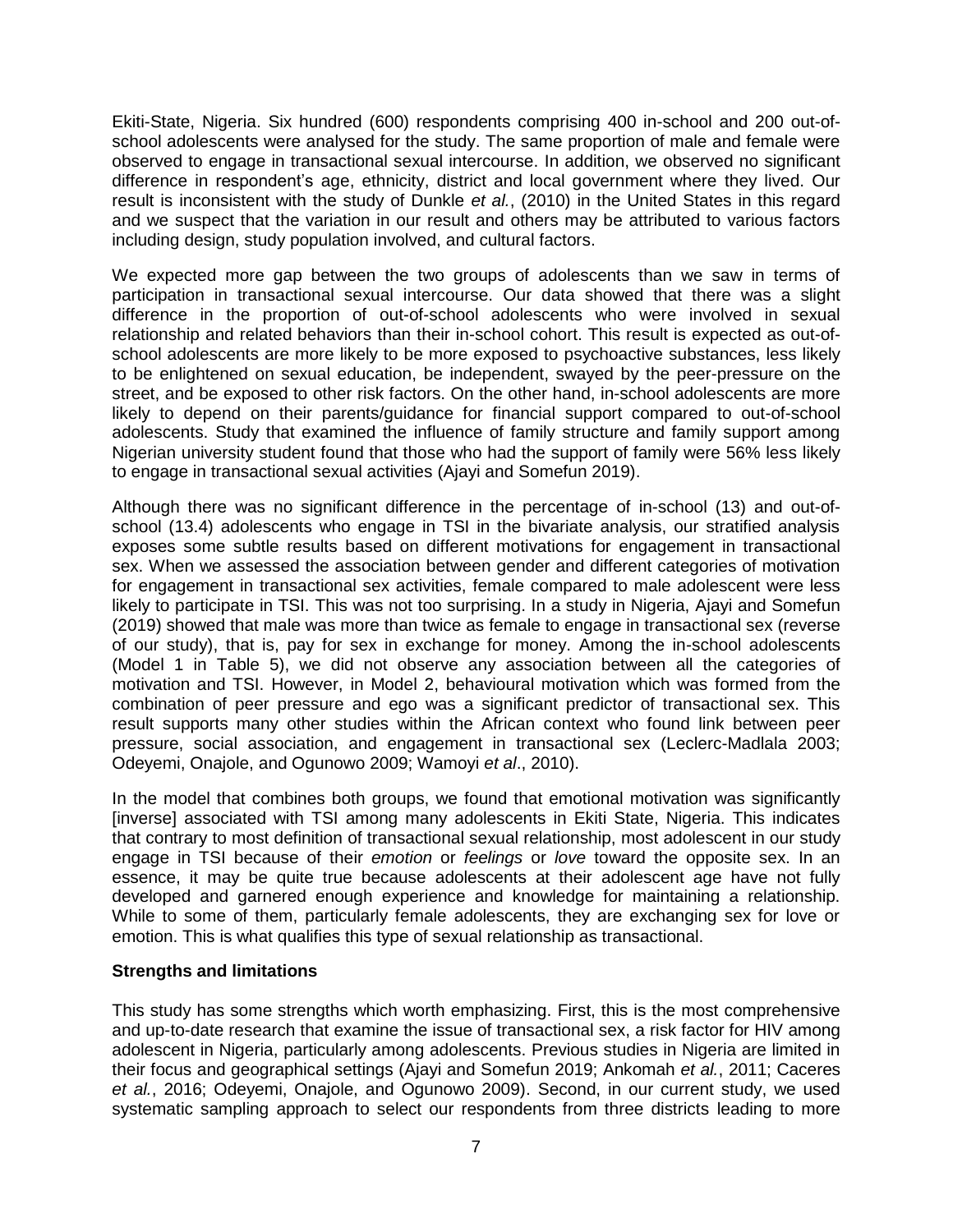representativeness of adolescent in Ekiti State. However, the study design which is crosssectional is a common limitation of this type of research. hence, this study indicates that the association of emotional motivation and transactional sex do not infer causation. Further, there may be bias in the administration of the questionnaire by the respondents thereby leading to underreporting of prevalence of transactional sex.

# **Conclusion**

Based on the findings of this study, we conclude that out-of-school adolescents are more likely to engage in transactional sexual intercourse than the in-school adolescents. The sex of respondents is associated with transactional sexual intercourse; female adolescents are more likely to engage in transactional sex than males. The emotion of respondents is a strong predictor of transactional sexual intercourse among the respondents.

These findings thus have implications for social work in public health. Particularly, the role of social workers in transactional sexual activities has been very obscure. Further, it is high time different stakeholders such as federal, state and local government pay attention to out-of-school adolescent in Nigeria who are at the high-risk end of transmitting HIV among the general public. Additionally, social workers, international donor agencies, faith-based organization and significant individual in the community should help in the provision of well-equipped and functional adolescents' friendly centres to cater for the diverse needs of both in-school and outof-school adolescents at different scale of government—local, state and federal. In addition to this, government should encourage enrolment in schools through the provision of free education and other incentives at the primary and secondary school levels to attract [potential] drop-outs. This will reduce the numbers of adolescents at risk of engaging in the risky sexual behaviour.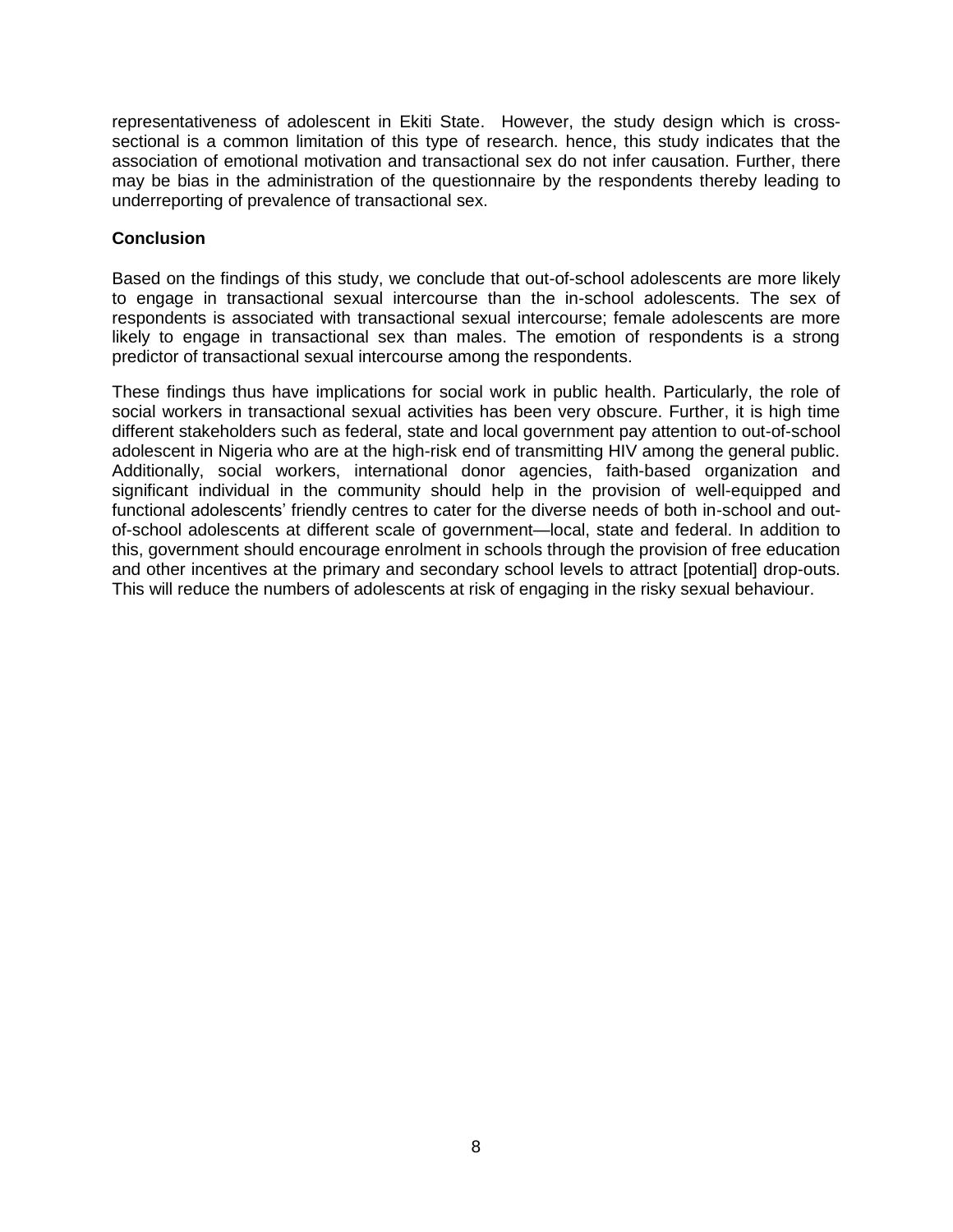References

- Adebola, O. G. 2018. "Teenage Pregnancy in Nigeria: An Offshoot of the Social Structure" 19 (2): 351–60.
- Adegun, P. T., O. A. Solomon, S. A. Adegoke, J. P. Ade-Ojo, and M. O. Fape. 2013. ―Knowledge of Sexually Transmitted Infections among Patients Attending Outpatient Clinics at University Teaching Hospital, Ado-Ekiti, Nigeria.‖ *Journal of Public Health and Epidemiology* 5 (3): 110–114.
- Ajayi, Anthony Idowu, and Oluwaseyi Dolapo Somefun. 2019. "Transactional Sex among Nigerian University Students: The Role of Family Structure and Family Support.‖ *PloS One* 14 (1): e0210349.
- Aji, J., M. O. Aji, C. O. Ifeadike, O. F. Emelumadu, C. Ubajaka, S. A. Nwabueze, U. E. Ebenebe, and E. C. Azuike. 2013. "Adolescent Sexual Behaviour and Practices in Nigeria: A Twelve Year Review.‖ *Afrimedic Journal* 4 (1): 10–16.
- Ankomah, Augustine, Fatima Mamman-Daura, Godpower Omoregie, and Jennifer Anyanti. 2011. "Reasons for Delaying or Engaging in Early Sexual Initiation among Adolescents in Nigeria.‖ *Adolescent Health, Medicine and Therapeutics* 2: 75.
- Atwood, Katharine A., Stephen B. Kennedy, Ernlee M. Barbu, Wede Nagbe, Wede Seekey, Prince Sirleaf, Oretha Perry, Roland B. Martin, and Fred Sosu. 2011. "Transactional Sex among Youths in Post-Conflict Liberia.‖ *Journal of Health, Population, and Nutrition* 29 (2): 113.
- Banda, Richard, Ingvild Fossgard Sandøy, Knut Fylkesnes, and Fanny Janssen. 2015. "Impact of Pregnancy-Related Deaths on Female Life Expectancy in Zambia: Application of Life Table Techniques to Census Data.‖ *PLoS ONE* 10 (10). https://doi.org/10.1371/journal.pone.0141689.
- Bongardt, Daphne van de, Rongqin Yu, Maja Deković, and Wim HJ Meeus. 2015. *Romantic Relationships and Sexuality in Adolescence and Young Adulthood: The Role of Parents, Peers, and Partners*. Taylor & Francis.
- Bronfenbrenner, Urie. 1977. "Toward an Experimental Ecology of Human Development." *American Psychologist* 32 (7): 513.
- Caceres, Carlos-F., Jamila-K. Stockman, Brandon Brown, Ademola-J. Ajuwon, Morolake Odetoyinbo, Morenike-Oluwatoyin Folayan, and Abigail Harrison. 2016. "Associations between Forced Sexual Initiation, HIV Status, Sexual Risk Behavior, Life Stressors, and Coping Strategies among Adolescents in Nigeria."
- Choudhry, Vikas, Anne-Emmanuelle Ambresin, Viola Nilah Nyakato, and Anette Agardh. 2015. ―Transactional Sex and HIV Risks–Evidence from a Cross-Sectional National Survey among Young People in Uganda.‖ *Global Health Action* 8 (1): 27249.
- Choudhry, Vikas, Per-Olof Östergren, Anne-Emmanuelle Ambresin, Emmanuel Kyagaba, and Anette Agardh. 2014. "Giving or Receiving Something for Sex: A Cross-Sectional Study of Transactional Sex among Ugandan University Students.‖ *PloS One* 9 (11): e112431.
- Cumber, Samuel Nambile, and Joyce Mahlako Tsoka-Gwegweni. 2015. "The Health Profile of Street Children in Africa: A Literature Review.‖ *Journal of Public Health in Africa* 6 (2).
- Currie, Candace, Cara Zanotti, Antony Morgan, Dorothy Currie, Margaretha De Looze, Chris Roberts, Oddrun Samdal, Otto RF Smith, and Vivian Barnekow. 2009. "Social Determinants of Health and Well-Being among Young People.‖ *Health Behaviour in School-Aged Children (HBSC) Study: International Report from The* 2010: 271.
- Dunkle, Kristin L., Gina M. Wingood, Christina M. Camp, and Ralph J. DiClemente. 2010. ―Economically Motivated Relationships and Transactional Sex among Unmarried African American and White Women: Results from a US National Telephone Survey.‖ *Public Health Reports* 125 (4\_suppl): 90–100.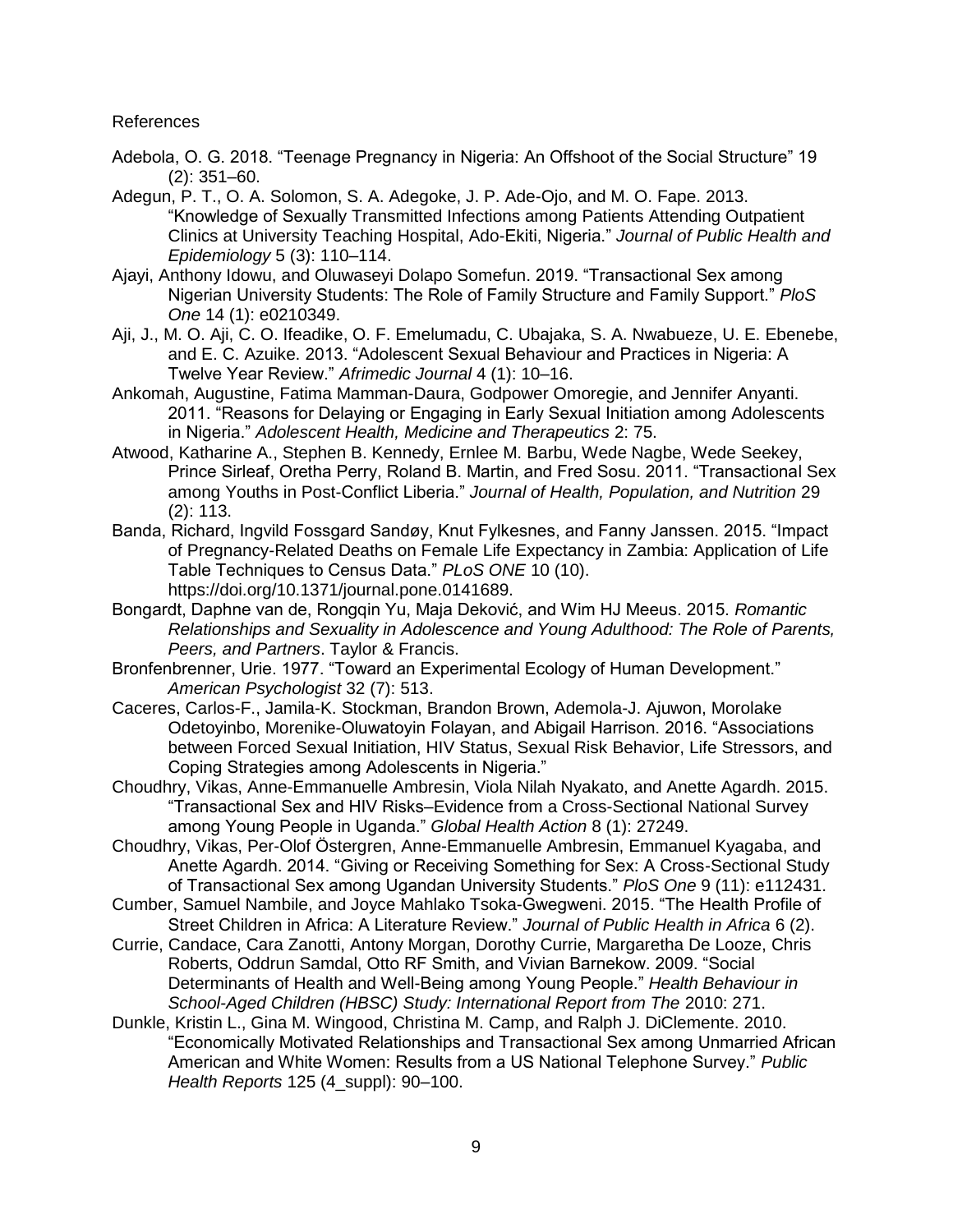- Duru, C. B., C. Ubajaka, C. C. Nnebue, C. O. Ifeadike, and O. P. Okoro. 2010. "Sexual Behaviour and Practices among Secondary School Adolescents in Anambra State, Nigeria.‖ *Afrimedic Journal* 1 (2): 22–27.
- Fagbamigbe, A. F., A. S. Adebowale, and F. A. Olaniyan. 2011. "A Comparative Analysis of Condom Use among Unmarried Youths in Rural Community in Nigeria.‖ *Public Health Research* 1 (1): 8–16.
- Henrich, Christopher C., Kathryn A. Brookmeyer, Lydia A. Shrier, and Golan Shahar. 2005. ―Supportive Relationships and Sexual Risk Behavior in Adolescence: An Ecological– Transactional Approach.‖ *Journal of Pediatric Psychology* 31 (3): 286–297.
- Kilburn, Kelly, Meghna Ranganathan, Marie CD Stoner, James P. Hughes, Catherine MacPhail, Yaw Agyei, F. Xavier Gómez-Olivé, Kathleen Kahn, and Audrey Pettifor. 2018. ―Transactional Sex and Incident HIV Infection in a Cohort of Young Women from Rural South Africa.‖ *AIDS (London, England)* 32 (12): 1669.
- Krisch, Maria, Margit Averdijk, Sara Valdebenito, and Manuel Eisner. 2019. "Sex Trade Among Youth: A Global Review of the Prevalence, Contexts and Correlates of Transactional Sex Among the General Population of Youth." Adolescent Research Review 4 (2): 115-34. https://doi.org/10.1007/s40894-019-00107-z.
- Leclerc-Madlala, Suzanne. 2003. "Transactional Sex and the Pursuit of Modernity." Social *Dynamics* 29 (2): 213–233.
- Morris, Jessica L., and Hamid Rushwan. 2015. "Adolescent Sexual and Reproductive Health: The Global Challenges.‖ *International Journal of Gynecology & Obstetrics* 131: S40– S42.
- Nigeria, D. H. S., and O. R. C. Macro. 2014. "Nigeria Demographic and Health Survey; 2013." *National Population Commission Federal Republic of Nigeria*.
- NPC/Nigeria, National Population Commission-, and I. C. F. International. 2014. "Nigeria Demographic and Health Survey 2013." http://dhsprogram.com/publications/publication-FR293-DHS-Final-Reports.cfm.
- Odeyemi, Kofoworola, Adebayo Onajole, and Babatunde Ogunowo. 2009. "Sexual Behavior and the Influencing Factors among out of School Female Adolescents in Mushin Market, Lagos, Nigeria.‖ *International Journal of Adolescent Medicine and Health* 21 (1): 101– 110.
- Osakinle, E. O., J. O. Babatunde, and F. A. Alade. 2013. "Youths and Their Choice of Contraceptives towards an Effective Reproductive Health: The Case of Ekiti State, Nigeria.‖ *European Scientific Journal* 9 (9).
- Reuben, Jacqueline, Chris Serio-Chapman, Christopher Welsh, Richard Matens, and Susan G. Sherman. 2011. "Correlates of Current Transactional Sex among a Sample of Female Exotic Dancers in Baltimore, MD.‖ *Journal of Urban Health* 88 (2): 342–351.
- Ritchwood, Tiarney D., Haley Ford, Jamie DeCoster, Marnie Sutton, and John E. Lochman. 2015. "Risky Sexual Behavior and Substance Use among Adolescents: A Meta-Analysis.‖ *Children and Youth Services Review* 52 (May): 74–88. https://doi.org/10.1016/j.childyouth.2015.03.005.
- Stoebenau, Kirsten, Lori Heise, Joyce Wamoyi, and Natalia Bobrova. 2016. "Revisiting the Understanding of ‗Transactional Sex' in Sub-Saharan Africa: A Review and Synthesis of the Literature.‖ *Social Science & Medicine* 168: 186–197.
- Stroble, Rebecca, and Mai Yang. 2017. "Becoming Successful School Social Workers: An Assessment of Resilience."
- Tade, Oludayo, and Adeshewa Adekoya. 2012. "Transactional Sex and the 'Aristo'Phenomenon in Nigerian Universities.‖ *Human Affairs* 22 (2): 239–255.
- Udigwe, Ifeoma Bridget, Prosper Obunikem Adogu, Achunam Simeon Nwabueze, Echendu Dolly Adinma, Chika Florence Ubajaka, and Chika Onwasigwe. 2014. "Factors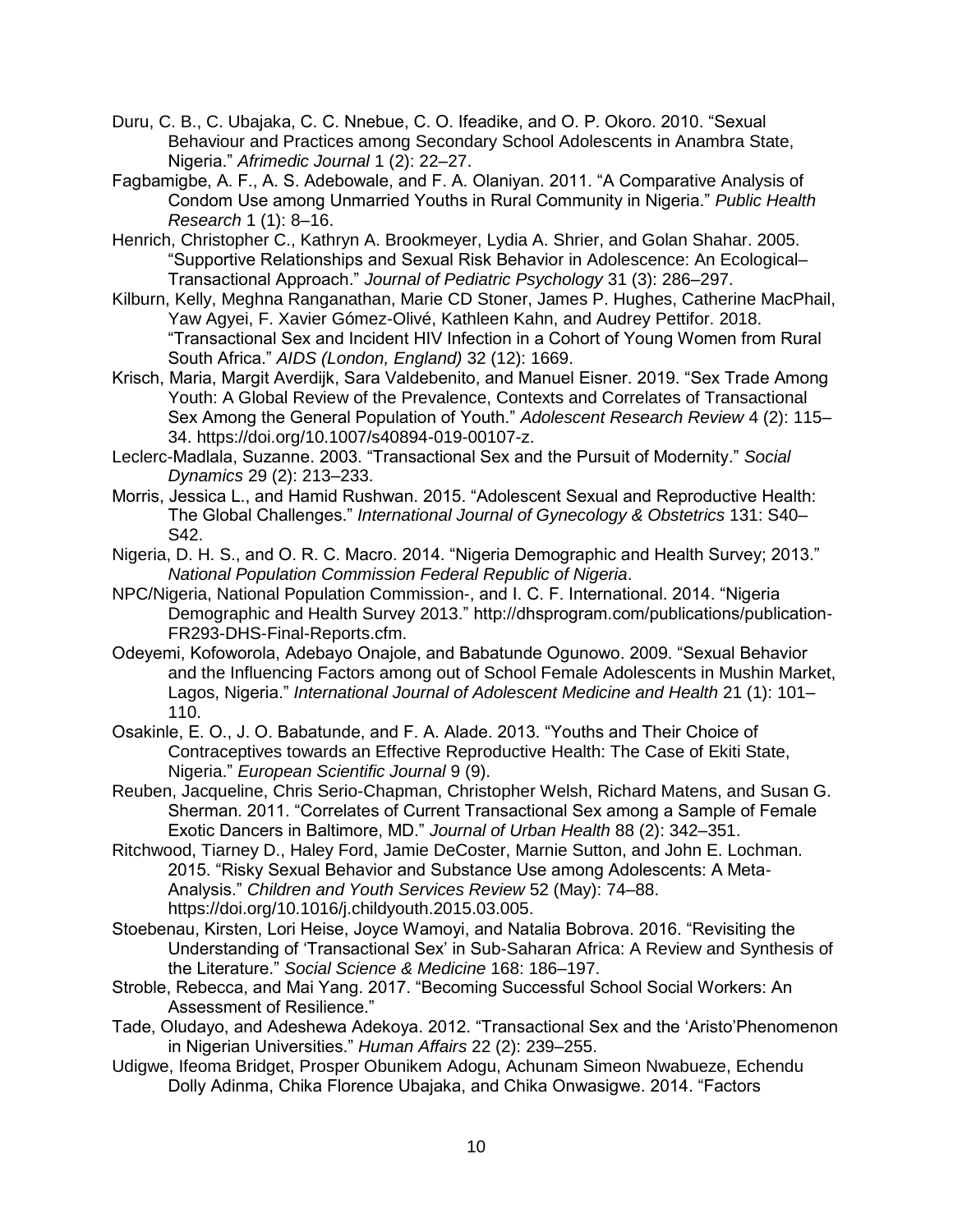Influencing Sexual Behavior among Female Adolescents in Onitsha, Nigeria.‖ *Open Journal of Obstetrics and Gynecology* 4 (16): 987.

Wamoyi, Joyce, Daniel Wight, Mary Plummer, Gerry Hilary Mshana, and David Ross. 2010. ―Transactional Sex amongst Young People in Rural Northern Tanzania: An Ethnography of Young Women's Motivations and Negotiation.‖ *Reproductive Health* 7 (1): 2.

World Health Organization. 2017. *Maternal, Newborn, Child and Adolescent Health: Adolescent Development*. Department of Health Statistics and Information Systems, WHO Geneva.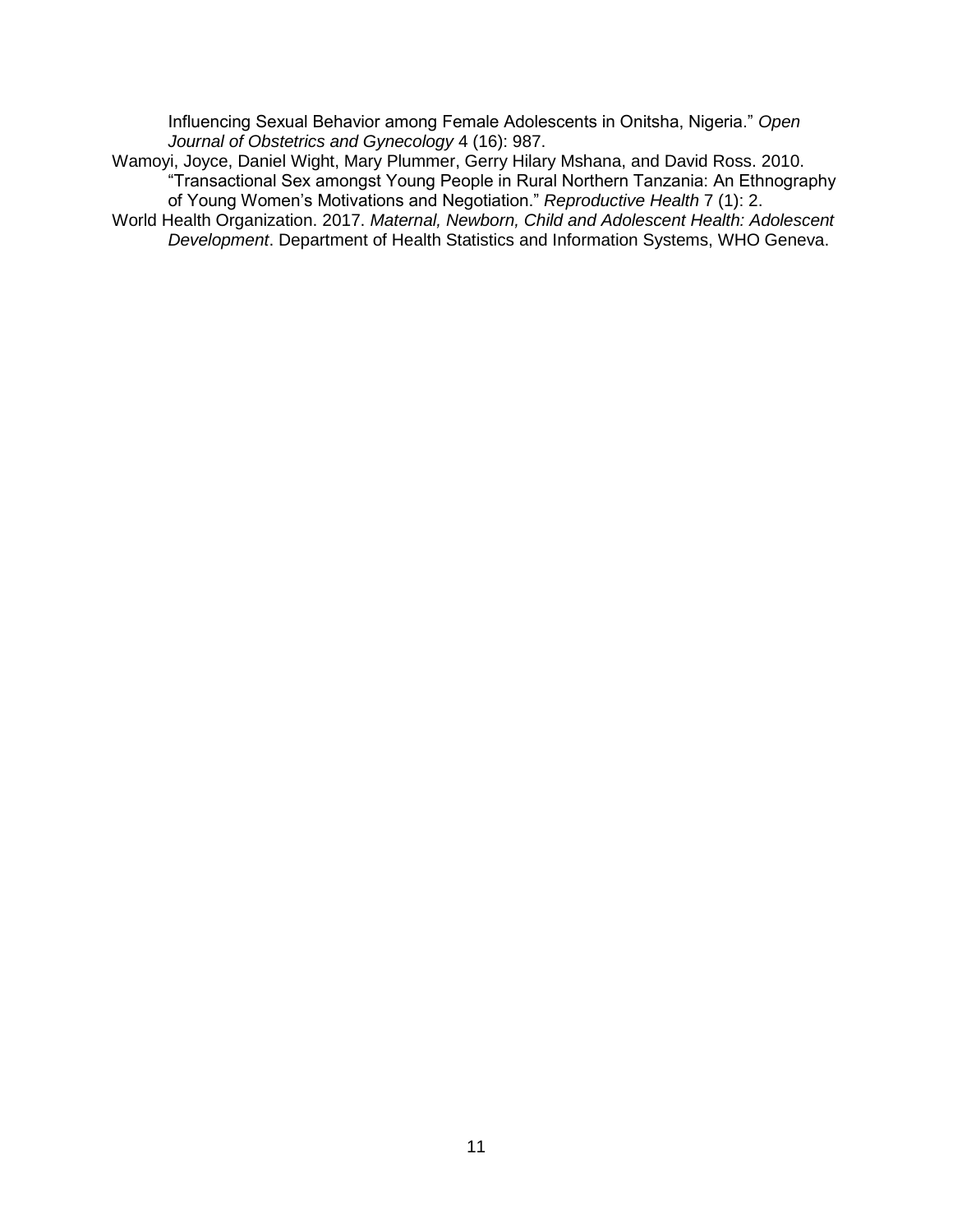| Socio-demographic       | Gender stratification |              | Frequency/percentage |  |
|-------------------------|-----------------------|--------------|----------------------|--|
| characteristics         |                       |              |                      |  |
|                         | Male: n=271           | Female n=329 | Total N=600          |  |
|                         | $n$ (%)               | $n$ (%)      | $n$ (%)              |  |
|                         |                       |              |                      |  |
| Senatorial districts    |                       |              |                      |  |
| <b>Ekiti Central</b>    | 87 (14.5)             | 115 (19.2)   | 202 (33.7)           |  |
| <b>Ekiti South</b>      | 87 (14.5)             | 110(18.3)    | 197 (32.8)           |  |
| <b>Ekiti North</b>      | 97 (16.2)             | 104 (17.3)   | 201 (33.5)           |  |
| Adolescent category     |                       |              |                      |  |
| In-school               | 162 (27.0)            | 238 (39.7)   | 400 (66.7)           |  |
| Out-of-school           | 109 (18.2)            | 91(15.2)     | 200 (33.3)           |  |
| Type of school attended |                       |              |                      |  |
| None                    | 11(1.8)               | 10(1.7)      | 21(3.5)              |  |
| Private                 | 104 (17.3)            | 155(25.8)    | 259 (43.2)           |  |
| Public                  | 156 (26.0)            | 164 (27.3)   | 320 (53.3)           |  |
| Age group               |                       |              |                      |  |
| 13-14years              | 128(21.3)             | 181 (30.2)   | 309(51.5)            |  |
| 15-17 years             | 143 (23.8)            | 148 (24.7)   | 291 (48.5)           |  |
|                         |                       |              |                      |  |
| Level of education      |                       |              |                      |  |
| None                    | 11(1.8)               | 10(1.7)      | 21(3.5)              |  |
| JSS1                    | 31(5.2)               | 38(6.3)      | 69 (11.5)            |  |
| JSS2                    | 31(5.2)               | 38(6.3)      | 69 (11.5)            |  |
| JSS3                    | 36(6.0)               | 40(6.7)      | 76 (12.7)            |  |
| SS <sub>1</sub>         | 27(4.5)               | 44 (7.3)     | 71(11.8)             |  |
| SS <sub>2</sub>         | 30(5.0)               | 55(9.2)      | 85 (14.2)            |  |
| SS <sub>3</sub>         | 105(17.5)             | 104 (17.3)   | 209 (34.8)           |  |
| Religious affiliation   |                       |              |                      |  |
| Christianity            | 228 (30.0)            | 282 (47.0)   | 510 (85.0)           |  |
| Islam                   | 34(5.7)               | 39(6.5)      | 73 (12.2)            |  |
| Traditional             | 9(1.5)                | 8(1.3)       | 17(2.8)              |  |
| <b>Marital status</b>   |                       |              |                      |  |
| Single                  | 271 (45.2)            | 329 (54.8)   | 600 (100)            |  |
| Ethnic group            |                       |              |                      |  |
| Yoruba                  | 242 (40.3)            | 305(50.8)    | 547 (91.1)           |  |
| Igbo                    | 19(3.2)               | 18(3.0)      | 37(6.2)              |  |
| Hausa                   |                       |              |                      |  |
|                         | 9(1.5)                | 4(0.7)       | 13(2.2)              |  |
| Others*                 | 1(0.2)                | 2(0.3)       | 3(0.5)               |  |

Table 1: Socio-demographic characteristics of respondent in Ekiti State, Nigeria

Source: Field Survey, 2018.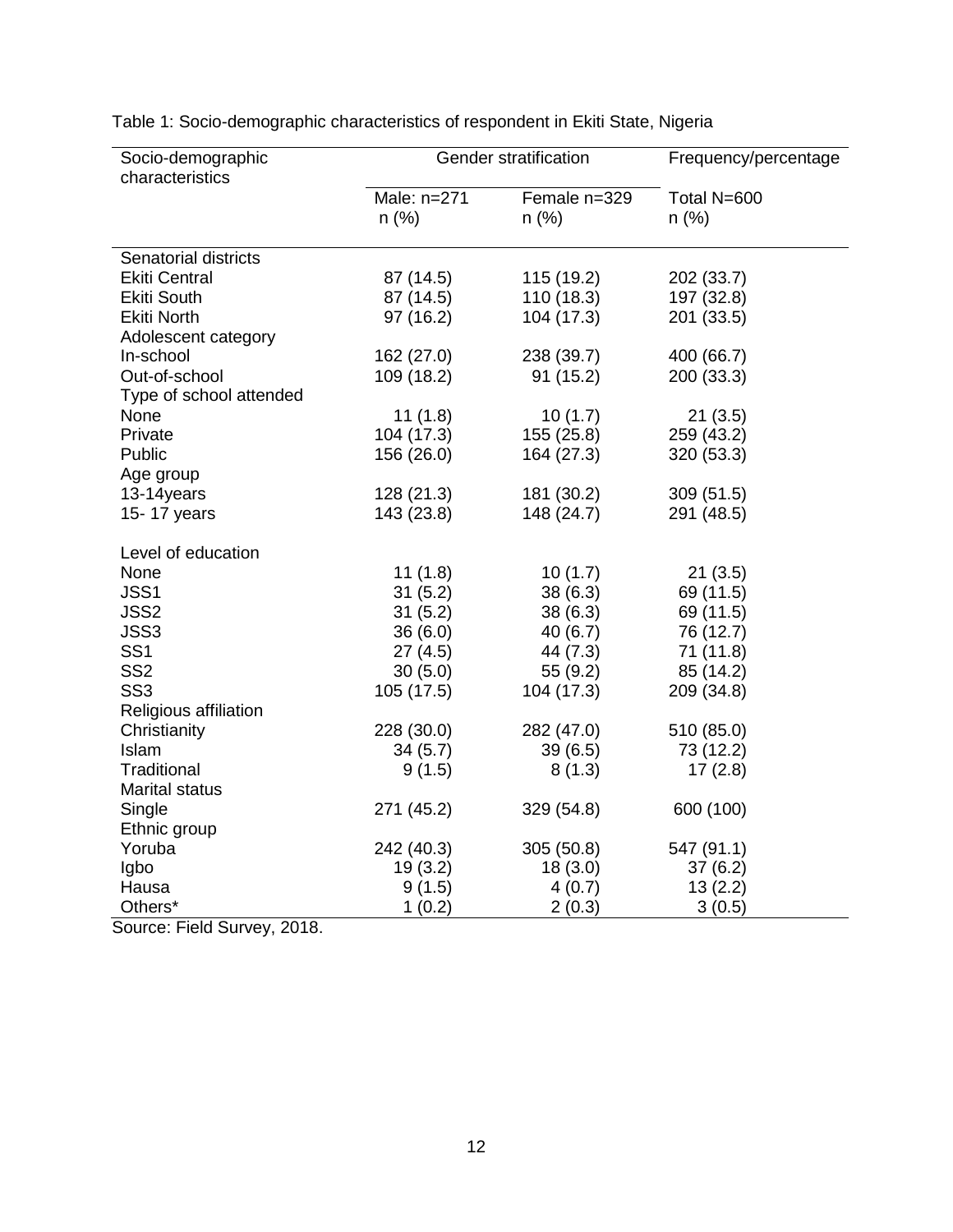|                                                                       | Out-of-School  |         | In-School      |         |  |
|-----------------------------------------------------------------------|----------------|---------|----------------|---------|--|
|                                                                       | Frequency      | Percent | Frequency      | Percent |  |
| Have you ever had a boyfriend/<br>girlfriend/ partner before?         |                |         |                |         |  |
| Yes                                                                   | 167            | 83.5    | 99             | 24.8    |  |
| <b>No</b>                                                             | 33             | 16.5    | 301            | 75.3    |  |
| Have you ever had sexual<br>intercourse?                              |                |         |                |         |  |
| Yes                                                                   | 173            | 86.5    | 80             | 20      |  |
| <b>No</b>                                                             | 27             | 13.5    | 320            | 80      |  |
| If yes, was the sexual<br>intercourse consensual?                     |                |         |                |         |  |
| Yes                                                                   | 93             | 51.1    | 61             | 55      |  |
| <b>No</b>                                                             | 89             | 48.9    | 50             | 45      |  |
| Missing                                                               | 18             |         | 289            |         |  |
| How old were you when you had<br>intercourse for the first time?      |                |         |                |         |  |
| Below 10years                                                         | 13             | 8.2     | 29             | 30.9    |  |
| 10-12years                                                            | 32             | 20.1    | 16             | 17      |  |
| 13-15years                                                            | 43             | 27      | 35             | 37.2    |  |
| 16-17years                                                            | 71             | 44.7    | 14             | 14.9    |  |
| Missing                                                               | 41             |         | 306            |         |  |
| Have you ever had sex in<br>exchange for money or material<br>things? |                |         |                |         |  |
| <b>No</b>                                                             | 83             | 70.9    | 103            | 75.7    |  |
| Yes                                                                   | 34             | 29.1    | 33             | 24.3    |  |
| Missing                                                               | 83             |         | 264            |         |  |
| If yes to Q23, what is motive for<br>your decision?                   |                |         |                |         |  |
| To pay school fees                                                    | 24             | 31.2    | 34             | 34.3    |  |
| To take care of family members                                        | 43             | 55.8    | 32             | 32.3    |  |
| Peer influence                                                        | $\overline{7}$ | 9.1     | 26             | 26.3    |  |
| <b>Others</b>                                                         | 3              | 3.9     | $\overline{7}$ | 7.1     |  |
| Missing                                                               | 123            |         | 301            |         |  |

Table 2: Sexual behaviour among in-school and out-of-school adolescents

Source: Field Survey, 2018

Table 3: Chi-Square Analysis of Socio-demographic Determinants of Transactional Sexual Intercourse among Adolescents in Ekiti-State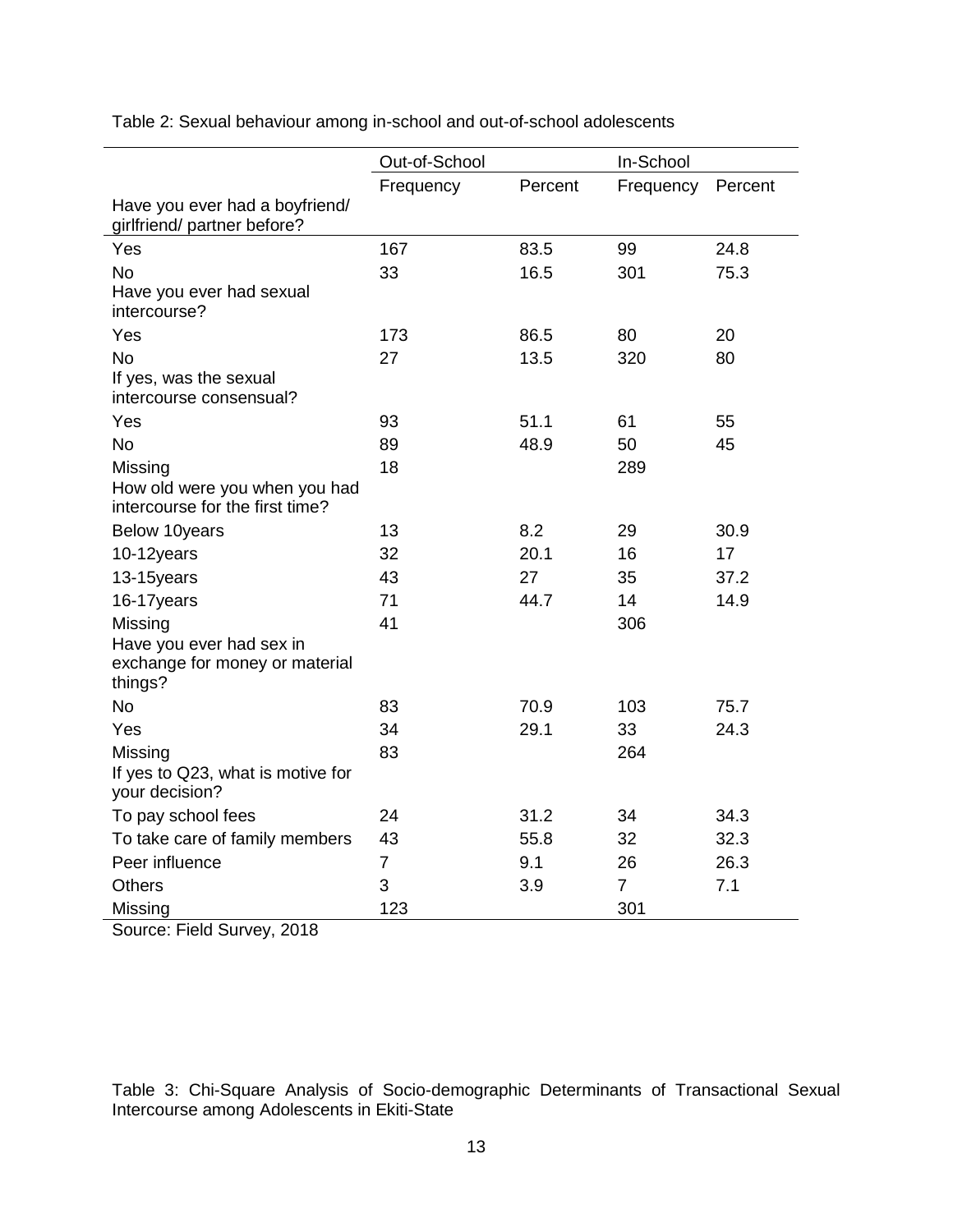| Socio-cultural factors    | Have you ever had sex in<br>exchange for money or<br>material thing? (%) |              | Total (%) | $X^2$ | p-value |
|---------------------------|--------------------------------------------------------------------------|--------------|-----------|-------|---------|
|                           | Yes                                                                      | No           | $N =$     |       |         |
|                           | $N = 67(26.5)$                                                           | N=186 (73.5) | 253(100)  |       |         |
|                           |                                                                          |              |           |       |         |
| Age<br>13-14 years        | 36(14.2)                                                                 | 86(34)       | 122(48.2) | 0.108 | 0.292   |
| 15-17 years               | 31(12.3)                                                                 | 100(39.5)    | 131(51.8) |       |         |
| Sex                       |                                                                          |              |           |       |         |
| Male                      | 34(13.4)                                                                 | 78(30.8)     | 118(44.3) | 1.550 | 0.213   |
| Female                    | 33(13)                                                                   | 108(42.7)    | 141(55.7) |       |         |
| Category of adolescent    |                                                                          |              |           |       |         |
| In-school                 | 33(13)                                                                   | 103(40.7)    | 136(53.8) | 0.743 | 0.389   |
| Out-of-school             | 34(13.4)                                                                 | 83(32.8)     | 117(46.2) |       |         |
| Class (educational level) |                                                                          |              |           |       |         |
| No formal education       | 1(0.4)                                                                   | 2(0.8)       | 3(1.2)    | 3.332 | 0.766   |
| JSS1                      | 5(2)                                                                     | 6(2.4)       | 11(4.3)   |       |         |
| JSS2                      | 7(2.8)                                                                   | 28(11.1)     | 35(13.8)  |       |         |
| JSS3                      | 5(2)                                                                     | 14(5.5)      | 19(7.5)   |       |         |
| SS <sub>1</sub>           | 7(2.8)                                                                   | 25(9.9)      | 32(12.6)  |       |         |
| SS <sub>2</sub>           | 11(4.3)                                                                  | 31(12.3)     | 42(16.6)  |       |         |
| SS <sub>3</sub>           | 31(12.3)                                                                 | 80(31.6)     | 111(43.9) |       |         |
| Religious affiliation     |                                                                          |              |           |       |         |
| Christianity              | 54(21.3)                                                                 | 144(56.9)    | 198(78.3) | 2.855 | 0.240   |
| Islam                     | 8(3.2)                                                                   | 35(13.8)     | 43(17)    |       |         |
| Traditional               | 5(2)                                                                     | 7(2.8)       | 12(4.7)   |       |         |
| Ethnic group              |                                                                          |              |           |       |         |
| Yoruba                    | 62(24.5)                                                                 | 165(65.2)    | 227(89.7) | 5.318 | 0.150   |
| Igbo                      | 1(0.4)                                                                   | 16(6.3)      | 17(6.7)   |       |         |
| Hausa                     | 3(1.2)                                                                   | 4(1.6)       | 7(2.8)    |       |         |
| <b>Others</b>             | 1(0.4)                                                                   | 1(0.4)       | 2(0.8)    |       |         |
| Senatorial district       |                                                                          |              |           |       |         |
| <b>Ekiti Central</b>      | 21(3.5)                                                                  | 181(30.2)    | 202(33.7) | 2.456 | 0.293   |
| <b>Ekiti South</b>        | 16(2.7)                                                                  | 181(30.2)    | 197(32.8) |       |         |
| <b>Ekiti North</b>        | 26(4.3)                                                                  | 175(29.2)    | 201(33.5) |       |         |

Source: Field Survey, 2018

Table 4: Association between Transactional Sexual Intercourse and Demographic Variables: Unadjusted Model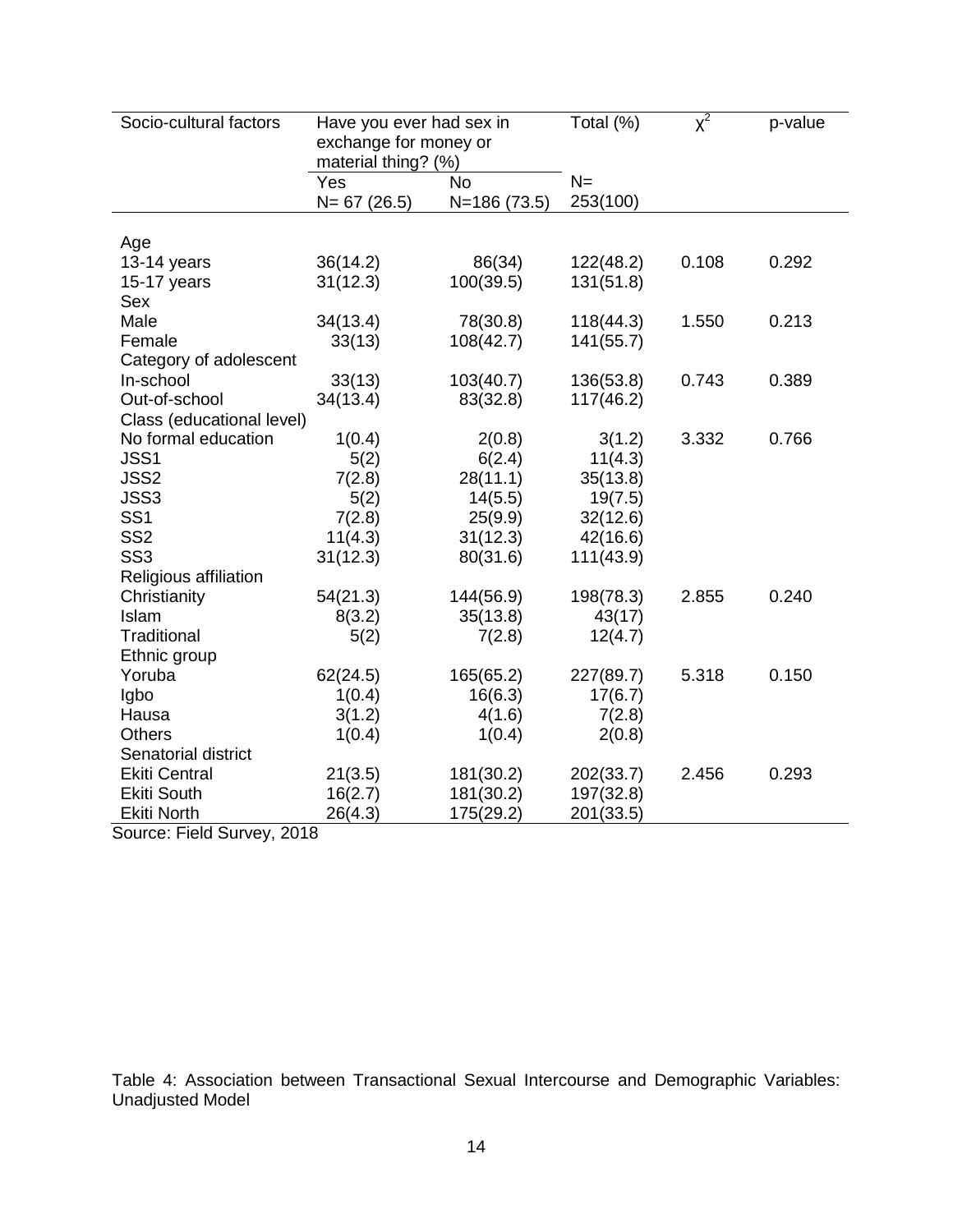|                                | B       | S.E. | Wald | <b>OR</b> | 95% CI |       |
|--------------------------------|---------|------|------|-----------|--------|-------|
|                                |         |      |      |           | Lower  | Upper |
| Female (Male $R$ )             | $-0.60$ | 0.29 | 4.07 | $0.55*$   | 0.31   | 0.98  |
| <b>Senatorial District</b>     |         |      |      |           |        |       |
| Ekiti North <sup>R</sup>       |         | 1    | 1    | 1         | 1      | 1     |
| <b>Ekiti Central</b>           | 0.42    | 0.37 | 1.26 | 1.52      | 0.73   | 3.14  |
| <b>Ekiti South</b>             | $-0.27$ | 0.36 | 0.56 | 0.76      | 0.37   | 1.55  |
| 13-14yrs (15-17 <sup>R</sup> ) | 0.45    | 0.31 | 2.14 | 1.57      | 0.86   | 2.89  |
| Religion                       |         |      |      |           |        |       |
| Christianity                   | $-0.52$ | 0.67 | 0.60 | 0.59      | 0.16   | 2.22  |
| Islamic                        | $-0.83$ | 0.80 | 1.07 | 0.44      | 0.09   | 2.09  |
| Yoruba (others <sup>R</sup> )  | 0.66    | 0.59 | 1.28 | 1.94      | 0.61   | 6.15  |
| Constant                       | $-1.05$ | 0.78 | 1.83 | 0.35      |        |       |

\*\*p < 0.01, \*p < 0.05

R referent